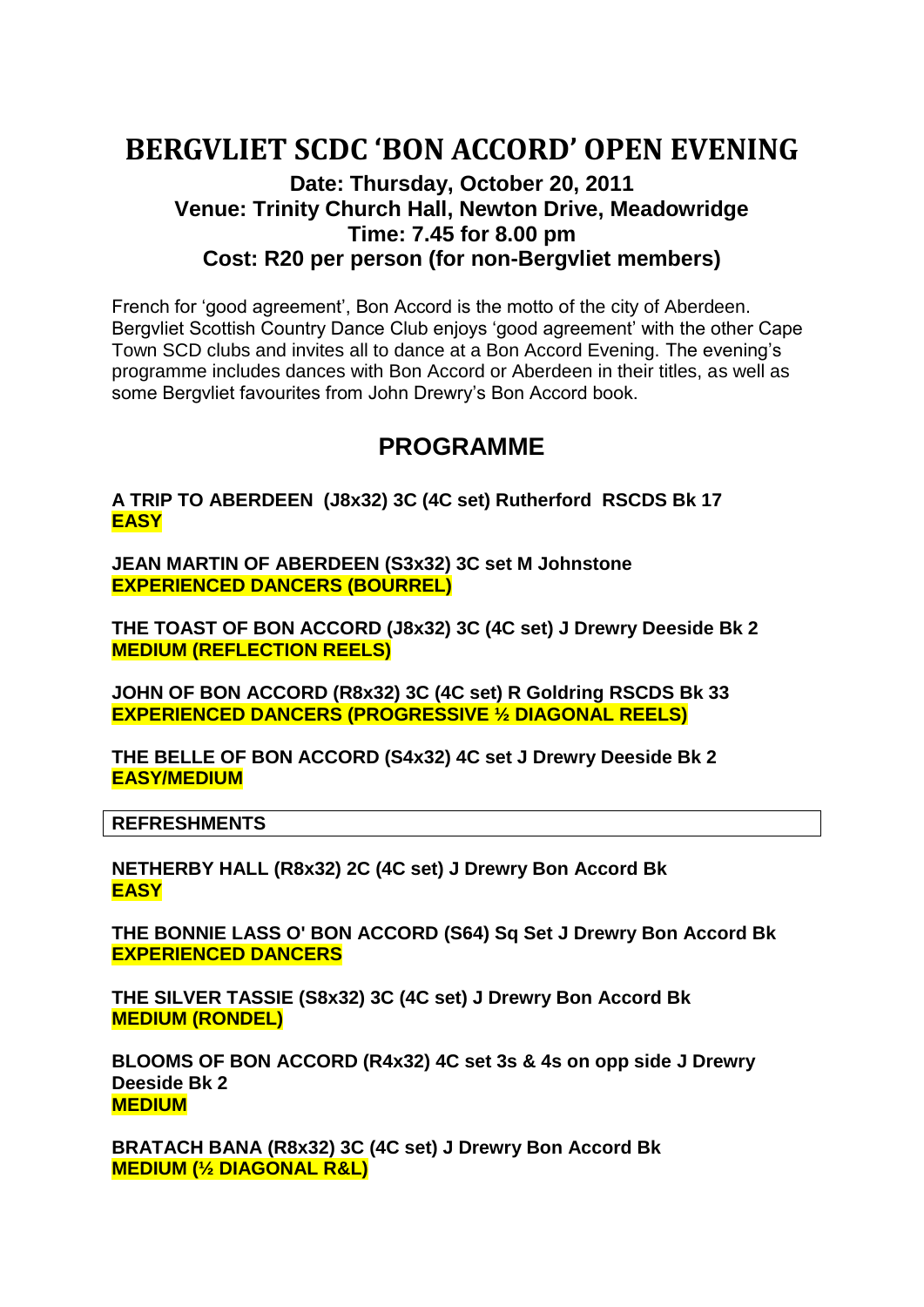# **CRIBS**

#### **A TRIP TO ABERDEEN (J8x32) 3C (4C set) Rutherford RSCDS Bk 17**

- 1- 8 1M casts 1 place & turns 3W LH; 1W casts 1 place & turns 3M RH; 1s end  $2^{nd}$  place opp sides
- 9-16 2s+1s+3s circle 6H round & back (1s end facing  $1<sup>st</sup>$  crnrs)
- 17-24 1s set & turn 1<sup>st</sup> crnrs, set & turn  $2^{nd}$  crnrs (1s end between crnrs)
- 25-32 2s+1s+3s Adv+Ret, 1s turn RH 1½ times

#### **JEAN MARTIN OF ABERDEEN (S3x32) 3C set M Johnstone**

- 1- 8 1s turn RH, cast 1 place, all circle 6H round <sup>3</sup>/4 way to left; end in lines of 3 across (W facing down, M up)
- 9-16 All set, change places RH with prtnr, all circle % way to left & end in middle facing up (3, 1, 2)
- 17-24 1s+2s+3s dance Allemande
- 25-32 1s & 3s dance the Bourrel (end 2, 3, 1) 1M+3W set advancing, ¾ turn 2H & twirl to end BtoB up/down middle (W facing up & M down) **while** prtnrs chase anticlockwise ½ way to face prtnrs

1s+3s set to prtnrs & turn 2H having changed places

#### **THE TOAST OF BON ACCORD (J8x32) 3C (4C set) J Drewry Deeside Bk 2**

- 1- 8 1s+2s+3s dance reflection reels of 3 on sides (1s in & down to start) with 1s & 3s ending in centre facing down/up
- 9-16 1s+3s set, dance 1/2 RH across & dance clockwise round 2s back to places
- 17-20 1M+2M change places RH with 2W+3W, top 2 on W's side change places LH with 'bottom' 2 on M's side
- 21-24 Top 2 on M's side change places RH with 'bottom' 2 on W's side & all cross RH with prtnrs
- 25-32 3s+2s+1s chase clockwise ½ way, 1s turn RH & cast to 2nd place **while** 2s turn RH & lead up **while** 3s turn RH for 4 bars

#### **JOHN OF BON ACCORD (R8x32) 3C (4C set) R Goldring RSCDS Bk 33**

- 1-16 1s dance 4 progressive 1/2 diagonal reels of 3 with 2W, then 2M, then 3W & lastly 3M (1s start by passing RSh & 1M giving LSh to 2W)
- 17-24 1s turn RH & cast up to  $2<sup>nd</sup>$  place on own sides, dance  $\frac{1}{2}$  Fig of 8 around the 2s to 2<sup>nd</sup> place opp sides
- 25-32 2s+1s+3s turn ¾ RH to end in line in centre of dance facing prtnrs (M facing down & W up) & set, ¾ turn RH to end on own sides & set

#### **THE BELLE OF BON ACCORD (S4x32) 4C set J Drewry Deeside Bk 2**

- 1- 8 1W & 3W cross down 1 pl & cast up on opp side to centre as 1M & 3M dance across & cast down to centre; 1s+2s & 3s+4s dance RH across
- 9-16 1s & 3s dance reel of 4 up & down centre of dance
- 17-24 1s & 3s ¾ turn RH & face up **while** 2s & 4s dance up on sides & turn in to face down, all set & circle 4H round to left & end on sides
- 25-32 1s & 3s lead up, cross over, cast down 1 place & turn 2H; 1s lead down to 4<sup>th</sup> place while 3s cast up to 2<sup>nd</sup> pl